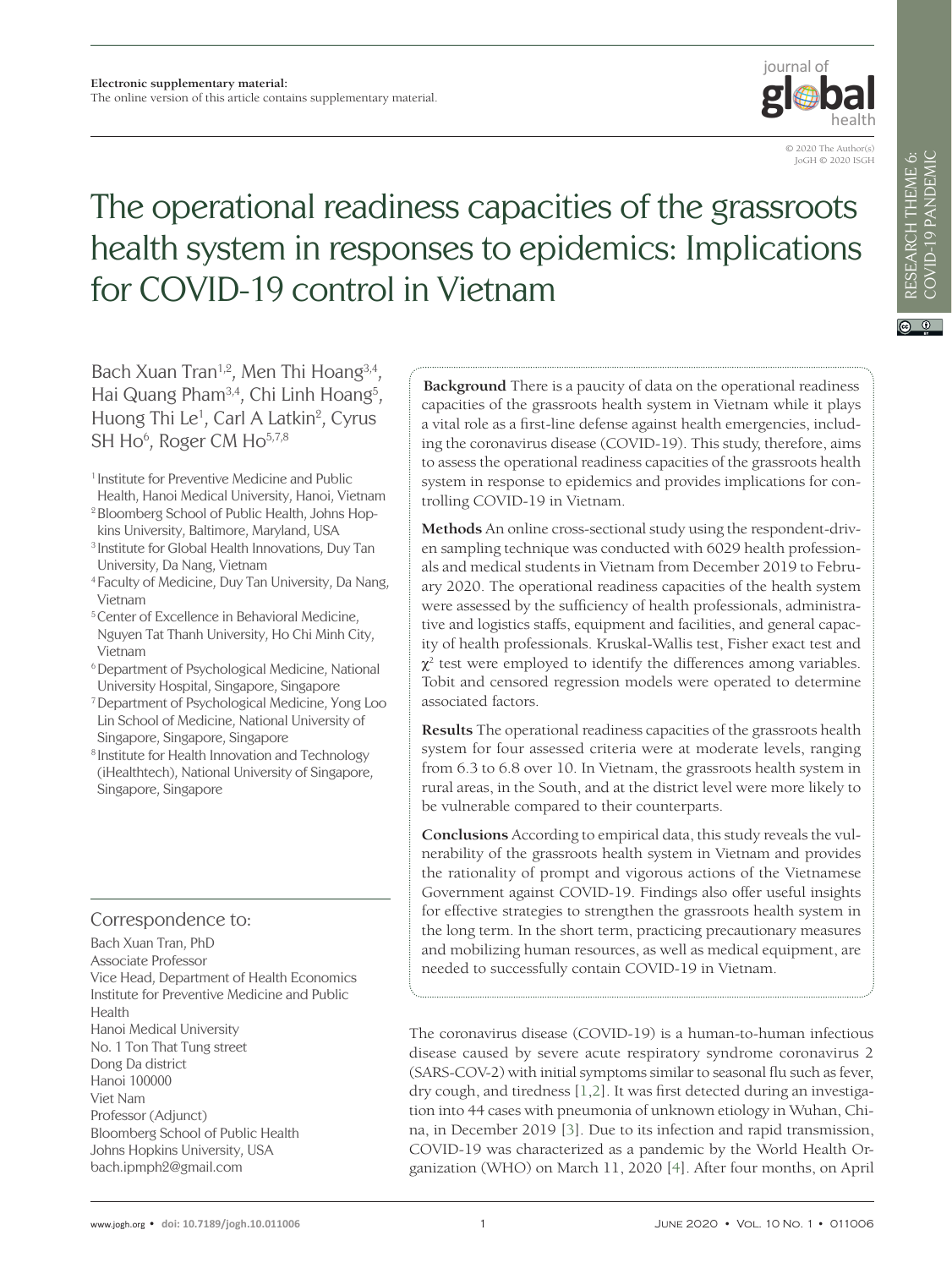RESEARCH THEME 6: COVID-19 PANDEMIC

RESEARCH THEME 6:<br>COVID-19 PANDEMIC

18, 2020, it has infected over 2.1 million people with total death reached 146198 across 213 countries and territories and imposed a great burden on the global health care system and global economy [[5](#page-6-4)[-9](#page-6-5)]. However, public confidence in the health system was associated with less psychological impact during the outbreak and peak of the COVID-19 epidemic in China [\[10](#page-6-6)[,11\]](#page-6-7). It is worth noting that developed nations with advanced health systems such as the United States (US) and European countries have been hardest hit due to under-preparedness at the early stage of this pandemic [[12](#page-6-8)-[14](#page-6-9)]. Consequently, these countries are currently suffering from a high number of infection and death cases accompanied by an acute shortage of health professionals, hospital beds and other medical equipment [[9,](#page-6-5)[15](#page-6-10)-[17](#page-6-11)].

To assess the ability of implementation of the International Health Regulations (IHR), WHO required all member states to report their minimum core capacities to detect, evaluate and respond to acute public health risks and events by using the State Party Self-Assessment Annual Reporting Tool (SPAR) [[18](#page-6-12)]. According to IHR SPAR 2018, scores related to operational readiness capacities such as human resources and health service provision of the US, Italy, Spain, and other European countries were substantially higher than those of Vietnam [[18](#page-6-12)]. Nevertheless, Vietnam, a densely populated neighbor of China, has been coping effectively with COVID-19 primarily due to infection prevention, control at the grassroots level, and rapid coordinated responses to this emergent pandemic at the early stage [\[19](#page-6-13)]. As of April 18, 2020, the Ministry of Health of Vietnam recorded 268 infected people, of whom 75% were recovered and discharged from the hospital, and no one had lost their life [[20](#page-7-0)]. However, given the underdeveloped health infrastructure alongside with limited financial resources for health care, the Vietnamese Government should continue to pay careful attention to preventive measures, specifically at the grassroots level in the latent stage of the pandemic.

The Vietnamese health care system has a strong focus on disease prevention with the grassroot health networks including 700 district hospitals and health centers, over 8000 commune health stations, and a number of village health collaborators. In each community, there have been involvements of unions of youths and students, women, farmers, and older adults in community health promotion and disaster preparedness. Recognizing the vital role of the grassroots health system in addition to a paucity of data on the capacity of this health system, we conducted this study to assess the operational readiness capacities of the grassroots health system in Vietnam in response to emergent health events such as epidemics including to COVID-19.

#### **METHODS**

#### **Subjects**

The target subjects included health professionals and medical students who were actively involved in national health campaigns by the Vietnam Young Physicians Association. With its establishment in 2009, the association has been pioneering in community health interventions, providing over 2 million freeof-charge health check-ups every year with involvement of over 80000 physicians and medical students nationwide. The medical training curriculums at Vietnamese medical university requires senior students to implement field practicum and community health education and interventions throughout their programs. Therefore, both health professional and medical students have not only in-depth understanding of the health system, but also experiences at the forefront of management, control, and prevention of any infectious disease outbreaks.

#### Study design and data collection

An online cross-sectional study was conducted in 56 cities and provinces of Vietnam from December 2019 to February 2020. The eligibility criteria for this survey were: 1) age from 18 and over; 2) being medical students and health professionals; 3) currently living in Vietnam, and 4) agreement to join in this study by providing the consent online.

First, we sent the survey link to leaders of The Vietnam Young Physicians Association and Youth Unions of several medical and pharmaceutical universities through emails. After that, those leaders sent the link to the seeders of core groups to recruit other participants through the respondent-driven sampling technique. A total of 6029 medical students and health professionals voluntarily agree to participate in this online survey.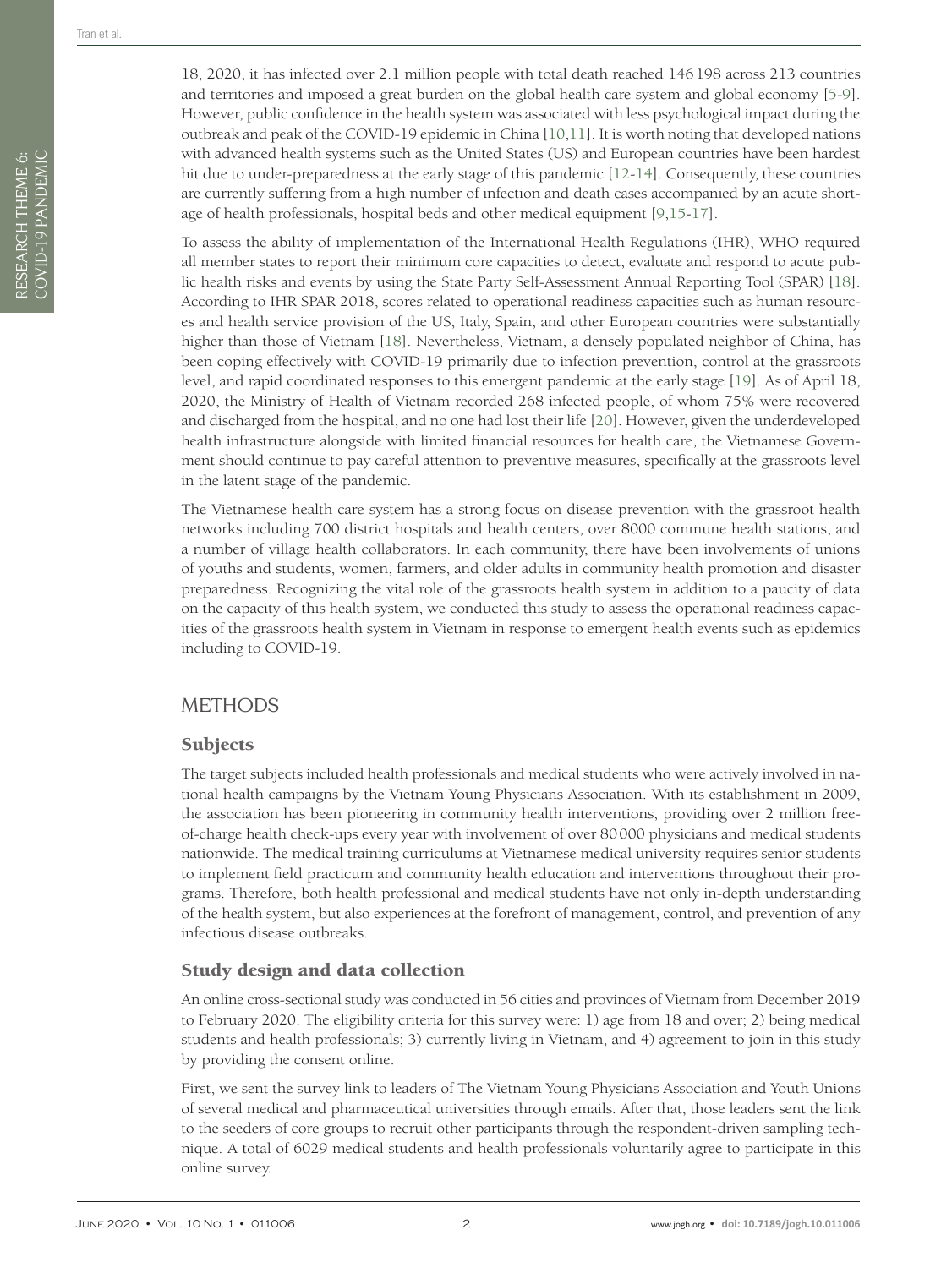#### **Instruments**

We designed a structured questionnaire on SurveyMonkey's platform. The questionnaire consisted of the socio-demographic characteristic (age, gender, marital status, health system levels, living areas), the occupational characteristics (specialization, health system levels where participants were currently working), we also asked participants that whether or not they had ever participated in epidemic prevention activities at the community level.

To assess the operational readiness capacities of the grassroots health system, we asked participants to assign a score ranging from "not at all" (0) to "completely sufficient" (10) regarding the extent to which four resources in their workplace sufficiently met essential requirements for health care tasks. Those assessed resources consisted of the sufficiency of health professionals, administrative and logistics staff, equipment and facilities, and general capacity of health professionals.

#### Statistical analysis

We synthesized and analyzed data by Stata version 12 (StataCorp LLC, College Station TX, USA). Mean, standard deviation (SD) were described for quantitative variables; frequency and percentage were used to describe qualitative variables. Kruskal-Wallis tests, Fisher exact tests, and  $\chi^2$  tests were employed to test the differences between variables. A *P* value *(P)*<0,05 was considered statistically significant. Tobit models and censored regression models were used to determine factors associated with the evaluation of respondents on each component of capacities of the grassroots health system. Forward stepwise selection was used to construct the reduced model that only included independent variables having log-likelihood ratio test *P*<0.2.

#### Ethical consideration

The study protocol was reviewed and approved by the Institutional Review Board of Vietnam Youth Academy. Participation was completely voluntary, and there were no incentives provided. Collected data was saved in a secured system and only served for the study purposes.

#### RESULTS

**[Table](#page-2-0) 1** shows that among 6029 respondents, the majority of them were medical students (89.9%), female (71.9%), and single (92.3%). The mean age was 22.9 years old. Most were working or studying at colleges or universities (68.7%), living in the urban (86.1%), and located in the South of Vietnam (64.7%). A larger proportion of respondents (53.9%), most of them were medical students, reported that they had not ever participated in epidemic prevention activities at the community level.

|                      |      | <b>YES</b>    |      | <b>No</b>     |      | <b>TOTAL</b>  | <b>P-VALUE</b> |
|----------------------|------|---------------|------|---------------|------|---------------|----------------|
|                      | N    | $\frac{0}{0}$ | N    | $\frac{0}{0}$ | N    | $\frac{0}{0}$ |                |
| Total                | 2781 | 46.13         | 3248 | 53.87         | 6029 | 100           |                |
| Subject:             |      |               |      |               |      |               |                |
| Health professionals | 485  | 17.5          | 120  | 3.7           | 605  | 10.1          | < 0.01         |
| Medical students     | 2282 | 82.5          | 3106 | 96.3          | 5388 | 89.9          |                |
| Specialization:      |      |               |      |               |      |               |                |
| Medical specialists  | 1152 | 41.9          | 1119 | 34.9          | 2271 | 38.1          | < 0.01         |
| General doctors      | 534  | 19.4          | 626  | 19.5          | 1160 | 19.5          |                |
| Pharmacists          | 495  | 18.0          | 702  | 21.9          | 1197 | 20.1          |                |
| Others               | 569  | 20.7          | 761  | 23.7          | 1330 | 22.3          |                |
| Gender:              |      |               |      |               |      |               |                |
| Male                 | 891  | 32.0          | 805  | 24.8          | 1696 | 28.1          | < 0.01         |
| Female               | 1890 | 68.0          | 2443 | 75.2          | 4333 | 71.9          |                |
| Marital status:      |      |               |      |               |      |               |                |
| Single               | 2392 | 86.3          | 3158 | 97.5          | 5550 | 92.3          | < 0.01         |
| Living with spouse   | 335  | 12.1          | 47   | 1.5           | 382  | 6.4           |                |
| Others               | 44   | 1.6           | 35   | 1.1           | 79   | 1.3           |                |

#### <span id="page-2-0"></span>**Table 1.** Socio-economic characteristics of respondents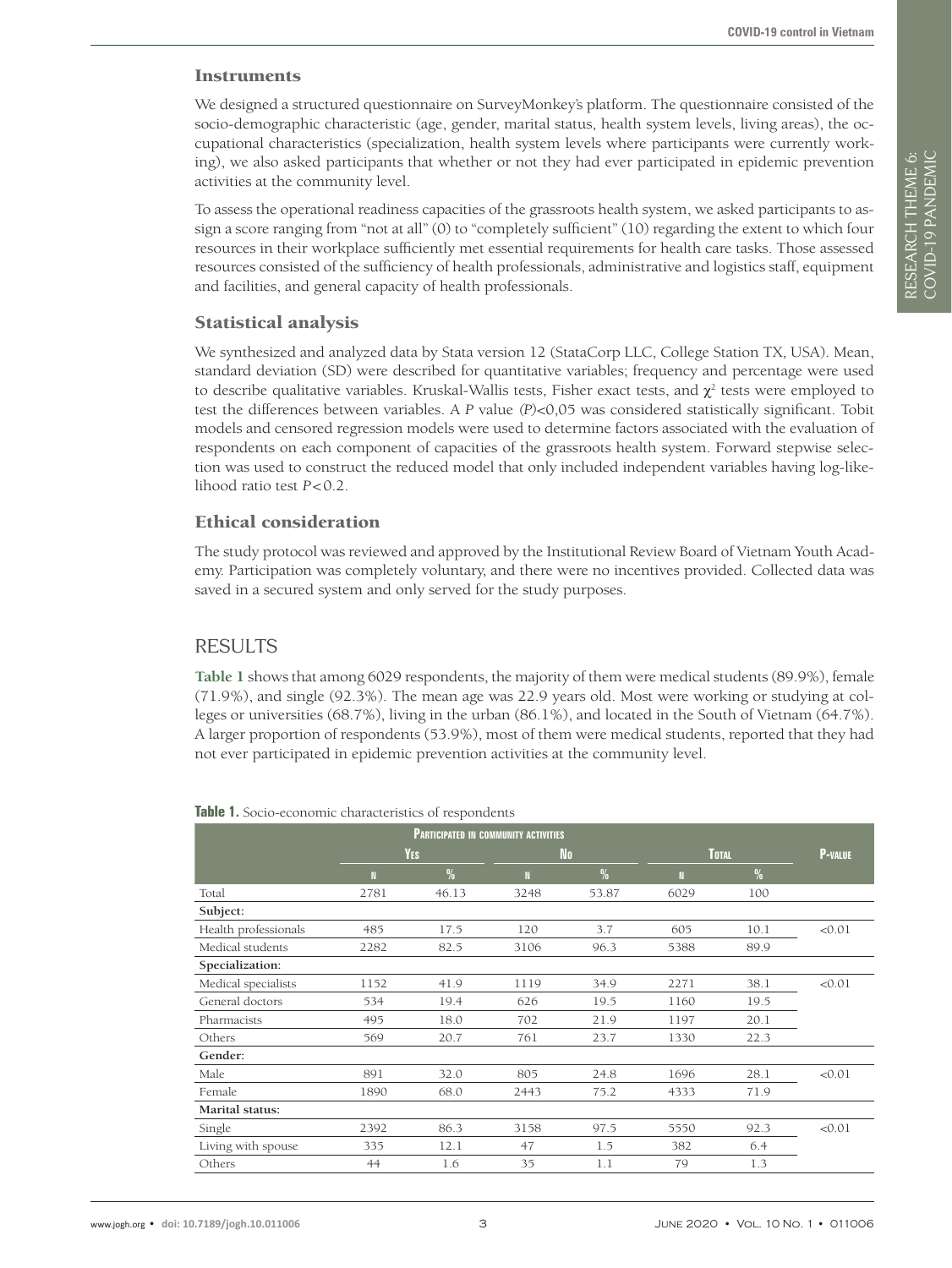|  |  | <b>Table 1. Continued</b> |
|--|--|---------------------------|
|--|--|---------------------------|

|                       | <b>PARTICIPATED IN COMMUNITY ACTIVITIES</b> |            |      |               |              |               |                |  |  |  |
|-----------------------|---------------------------------------------|------------|------|---------------|--------------|---------------|----------------|--|--|--|
|                       |                                             | <b>YES</b> |      | <b>No</b>     |              | <b>TOTAL</b>  | <b>P-VALUE</b> |  |  |  |
|                       | $\mathbb{N}$                                | $\%$       | N    | $\frac{0}{0}$ | $\mathbf{N}$ | $\frac{0}{0}$ |                |  |  |  |
| Health system levels: |                                             |            |      |               |              |               |                |  |  |  |
| Central               | 338                                         | 12.3       | 295  | 9.2           | 633          | 10.7          | < 0.01         |  |  |  |
| Provincial            | 509                                         | 18.5       | 432  | 13.5          | 941          | 15.8          |                |  |  |  |
| District              | 181                                         | 6.6        | 104  | 3.3           | 285          | 4.8           |                |  |  |  |
| College/University    | 1723                                        | 62.6       | 2363 | 74.0          | 4086         | 68.7          |                |  |  |  |
| Living area:          |                                             |            |      |               |              |               |                |  |  |  |
| Urban                 | 2352                                        | 85.1       | 2803 | 87.0          | 5155         | 86.1          | < 0.01         |  |  |  |
| Rural                 | 411                                         | 14.9       | 419  | 13.0          | 830          | 13.9          |                |  |  |  |
| Region:               |                                             |            |      |               |              |               |                |  |  |  |
| Northern              | 852                                         | 31.5       | 837  | 26.5          | 1689         | 28.8          | < 0.01         |  |  |  |
| Central               | 221                                         | 8.2        | 160  | 5.1           | 381          | 6.5           |                |  |  |  |
| South                 | 1631                                        | 60.3       | 2159 | 68.4          | 3790         | 64.7          |                |  |  |  |
| Age group:            |                                             |            |      |               |              |               |                |  |  |  |
| Under 25              | 2165                                        | 82.1       | 2937 | 96.5          | 5102         | 89.8          | < 0.01         |  |  |  |
| 25 and above          | 473                                         | 17.9       | 108  | 3.6           | 581          | 10.2          |                |  |  |  |
|                       | Mean                                        | <b>SD</b>  | Mean | <b>SD</b>     | Mean         | SD            | P              |  |  |  |
| Age                   | 22.9                                        | 6.0        | 20.7 | 2.5           | 21.7         | 4.6           | < 0.01         |  |  |  |

n – number, SD – standard deviation

**[Table](#page-3-0) 2** reveals the operational readiness capacities of the health system regarding four mentioned criteria. The mean scores of assessed criteria were at a medium level, ranging from 6.3 (the sufficiency of equipment and facilities) to 6.8 (general capacity of health professionals). Significant differences in all criteria were found in two categories, including health system levels and living areas. Within the health system levels category, respondents studying or working at colleges or universities and central-level hospitals reported higher scores than those working at provincial and district levels. Regarding living areas, the capacities of the health system were rated higher by those living in the urban compared to their rural counterparts.

<span id="page-3-0"></span>

| Table 2. Capacity of the health system in responses to epidemics (range 0 -10) |  |  |  |  |  |
|--------------------------------------------------------------------------------|--|--|--|--|--|
|--------------------------------------------------------------------------------|--|--|--|--|--|

|                                       | <b>SUFFICIENCY OF HEALT H</b><br><b>PROFESSIONALS</b> |           | <b>SUFFICIENCY OF ADMINISTRATIVE</b><br><b>AND LOGISTICS STAFF</b> |             |           | <b>SUFFICIENCY EQUIPMENT AND</b><br><b>FACILITIES</b> |             |           | <b>GENERAL CAPACITY OF HEALTH</b><br><b>PROFESSIONALS</b> |             |           |                |
|---------------------------------------|-------------------------------------------------------|-----------|--------------------------------------------------------------------|-------------|-----------|-------------------------------------------------------|-------------|-----------|-----------------------------------------------------------|-------------|-----------|----------------|
|                                       | <b>MEAN</b>                                           | <b>SD</b> | P-VALUE                                                            | <b>MEAN</b> | <b>SD</b> | <b>P-VALUE</b>                                        | <b>MEAN</b> | <b>SD</b> | P-VALUE                                                   | <b>MEAN</b> | <b>SD</b> | <b>P-VALUE</b> |
| Total                                 | 6.6                                                   | 2.2       |                                                                    | 6.6         | 2.2       |                                                       | 6.3         | 2.3       |                                                           | 6.8         | 2.2       |                |
| Subject:                              |                                                       |           |                                                                    |             |           |                                                       |             |           |                                                           |             |           |                |
| Health professionals                  | 6.4                                                   | 2.1       | < 0.01                                                             | 6.7         | 2.4       | 0.13                                                  | 5.8         | 2.2       | < 0.01                                                    | 6.3         | 2.0       | < 0.01         |
| Medical students                      | 6.7                                                   | 2.3       |                                                                    | 6.6         | 2.2       |                                                       | 6.3         | 2.3       |                                                           | 6.9         | 2.2       |                |
| Specialization:                       |                                                       |           |                                                                    |             |           |                                                       |             |           |                                                           |             |           |                |
| Medical specialist                    | 6.6                                                   | 2.3       | 0.85                                                               | 6.7         | 2.3       | 0.53                                                  | 6.3         | 2.3       | 0.05                                                      | 6.8         | 2.2       | 0.25           |
| General doctor                        | 6.6                                                   | 2.2       |                                                                    | 6.6         | 2.3       |                                                       | 6.3         | 2.3       |                                                           | 6.9         | 2.1       |                |
| Pharmacist                            | 6.7                                                   | 2.2       |                                                                    | 6.6         | 2.1       |                                                       | 6.2         | 2.2       |                                                           | 6.8         | 2.2       |                |
| Others                                | 6.6                                                   | 2.3       |                                                                    | 6.7         | 2.3       |                                                       | 6.4         | 2.3       |                                                           | 6.9         | 2.2       |                |
| Gender:                               |                                                       |           |                                                                    |             |           |                                                       |             |           |                                                           |             |           |                |
| Male                                  | 6.6                                                   | 2.3       | 0.66                                                               | 6.6         | 2.2       | 0.66                                                  | 6.3         | 2.3       | 0.35                                                      | 6.8         | 2.2       | 0.05           |
| Female                                | 6.6                                                   | 2.2       |                                                                    | 6.6         | 2.2       |                                                       | 6.3         | 2.3       |                                                           | 6.9         | 2.1       |                |
| Marital status:                       |                                                       |           |                                                                    |             |           |                                                       |             |           |                                                           |             |           |                |
| Single                                | 6.6                                                   | 2.3       | 0.19                                                               | 6.6         | 2.2       | 0.01                                                  | 6.3         | 2.3       | < 0.01                                                    | 6.9         | 2.2       | < 0.01         |
| Living with spouse                    | 6.5                                                   | 2.1       |                                                                    | 6.9         | 2.3       |                                                       | 6.0         | 2.1       |                                                           | 6.4         | 1.9       |                |
| Others                                | 6.3                                                   | 2.4       |                                                                    | 6.3         | 2.5       |                                                       | 5.9         | 2.4       |                                                           | 6.6         | 2.4       |                |
| Health system levels:                 |                                                       |           |                                                                    |             |           |                                                       |             |           |                                                           |             |           |                |
| Central                               | 6.7                                                   | 2.2       | < 0.01                                                             | 6.7         | 2.2       | < 0.01                                                | 6.3         | 2.2       | < 0.01                                                    | 6.8         | 2.1       | < 0.01         |
| Provincial                            | 6.5                                                   | 2.3       |                                                                    | 6.7         | 2.3       |                                                       | 6.3         | 2.3       |                                                           | 6.7         | 2.2       |                |
| District                              | 6.1                                                   | 2.2       |                                                                    | 6.3         | 2.6       |                                                       | 5.5         | 2.3       |                                                           | 5.9         | 2.1       |                |
| College/University                    | 6.7                                                   | 2.2       |                                                                    | 6.7         | 2.2       |                                                       | 6.4         | 2.2       |                                                           | 7.0         | 2.1       |                |
| Participated in community activities: |                                                       |           |                                                                    |             |           |                                                       |             |           |                                                           |             |           |                |
| Yes                                   | 6.7                                                   | 2.2       | 0.30                                                               | 6.7         | 2.2       | 0.01                                                  | 6.3         | 2.2       | 0.26                                                      | 6.9         | 2.1       | 0.86           |
| No                                    | 6.6                                                   | 2.3       |                                                                    | 6.6         | 2.3       |                                                       | 6.3         | 2.3       |                                                           | 6.8         | 2.2       |                |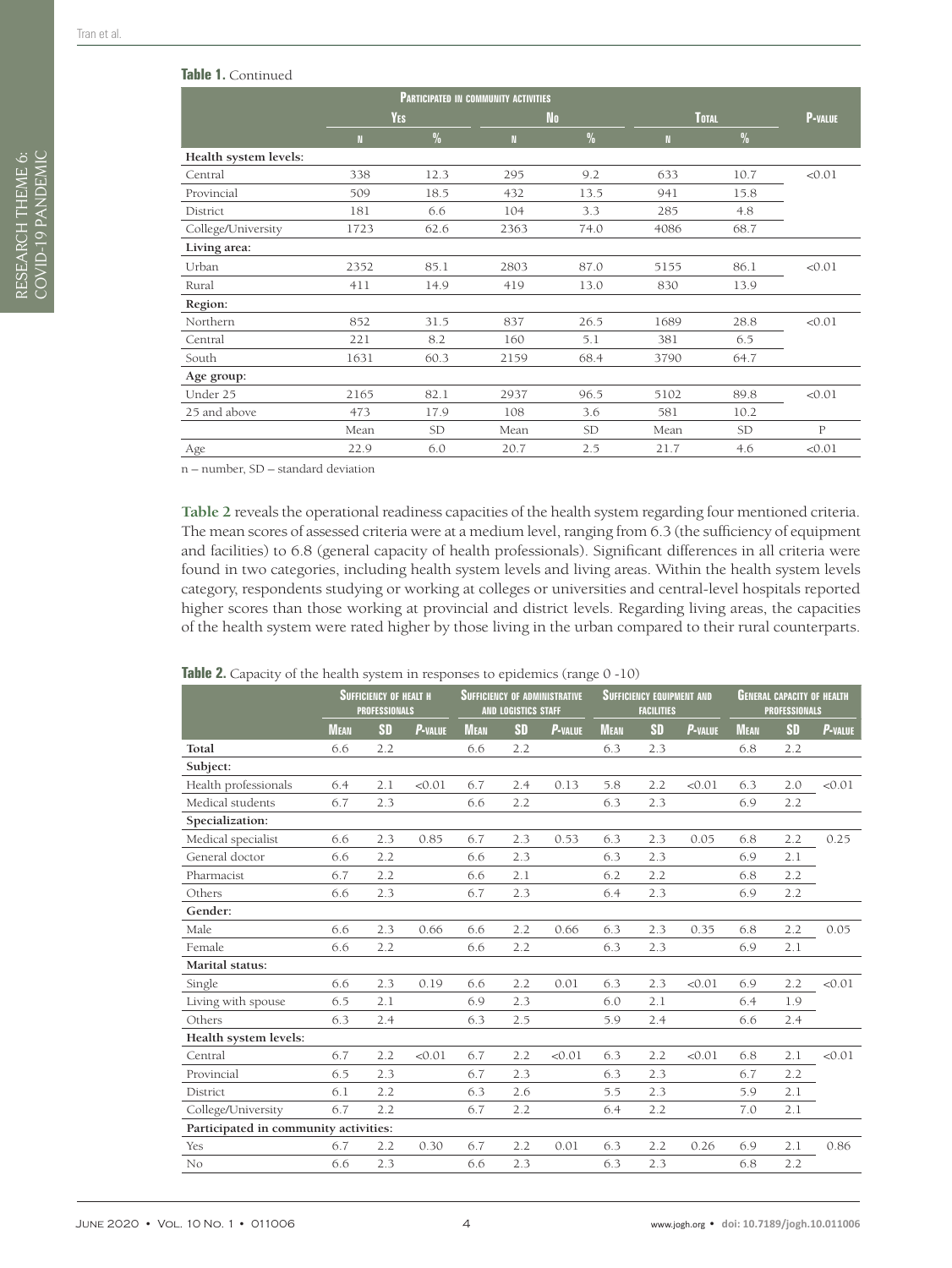RESEARCH THEME 6: VIEWPOINTS COVID-19 PANDEMIC

RESEARCH THEME 6:<br>COVID-19 PANDEMIC

| <b>latile 2.</b> Continued |                                                       |           |                                                                     |             |     |                                                       |             |           |                                                           |             |           |                |
|----------------------------|-------------------------------------------------------|-----------|---------------------------------------------------------------------|-------------|-----|-------------------------------------------------------|-------------|-----------|-----------------------------------------------------------|-------------|-----------|----------------|
|                            | <b>SUFFICIENCY OF HEALT H</b><br><b>PROFESSIONALS</b> |           | <u>Sufficiency of Administrative,</u><br><b>AND LOGISTICS STAFF</b> |             |     | <b>SUFFICIENCY EQUIPMENT AND</b><br><b>FACILITIES</b> |             |           | <b>GENERAL CAPACITY OF HEALTH</b><br><b>PROFESSIONALS</b> |             |           |                |
|                            | <b>MEAN</b>                                           | <b>SD</b> | <b>P-VALUE</b>                                                      | <b>MEAN</b> | SD  | <b>P-VALUE</b>                                        | <b>MEAN</b> | <b>SD</b> | <b>P-VALUE</b>                                            | <b>MEAN</b> | <b>SD</b> | <b>P-VALUE</b> |
| Living area:               |                                                       |           |                                                                     |             |     |                                                       |             |           |                                                           |             |           |                |
| Urban                      | 6.7                                                   | 2.2       | < 0.01                                                              | 6.7         | 2.2 | < 0.01                                                | 6.4         | 2.2       | < 0.01                                                    | 6.9         | 2.1       | < 0.01         |
| Rural                      | 6.2                                                   | 2.2       |                                                                     | 6.4         | 2.3 |                                                       | 5.9         | 2.3       |                                                           | 6.4         | 2.2       |                |
| Region:                    |                                                       |           |                                                                     |             |     |                                                       |             |           |                                                           |             |           |                |
| Northern                   | 6.7                                                   | 2.2       | 0.11                                                                | 6.9         | 2.2 | < 0.01                                                | 6.4         | 2.3       | < 0.01                                                    | 6.9         | 2.1       | < 0.01         |
| Central                    | 6.5                                                   | 2.1       |                                                                     | 6.6         | 2.2 |                                                       | 5.9         | 2.2       |                                                           | 6.5         | 2.1       |                |
| South                      | 6.6                                                   | 2.3       |                                                                     | 6.6         | 2.2 |                                                       | 6.3         | 2.3       |                                                           | 6.9         | 2.2       |                |
| Age group (years):         |                                                       |           |                                                                     |             |     |                                                       |             |           |                                                           |             |           |                |
| Under 25                   | 6.7                                                   | 2.2       | < 0.01                                                              | 6.7         | 2.2 | 0.26                                                  | 6.4         | 2.2       | < 0.01                                                    | 6.9         | 2.1       | < 0.01         |
| 25 and above               | 6.4                                                   | 2.1       |                                                                     | 6.7         | 2.4 |                                                       | 5.8         | 2.2       |                                                           | 6.3         | 2.0       |                |

SD – tandard deviation

**Table 2.** Continued

Factors associated with the capacity of the grassroots health system are indicated in **[Table](#page-4-0) 3**. Living in rural areas (Coefficient (Coef.)=-0.52, 95% confidence interval (CI)=-0.73; -0.31), working at district level hospitals (Coef.=-0.52, 95%CI=-0.89; -0.14), and living in the South (Coef.=-0.22, 95% CI=-0.37; -0.06) were negatively associated with capacity of health system for all assessed criteria.

<span id="page-4-0"></span>**Table 3.** Associated factors with the evaluation of capacities of the grassroots health system in responses to epidemics

|                                         | <b>SUFFICIENCY OF HEALTH</b><br><b>PROFESSIONALS</b> |                |            | <b>SUFFICIENCY OF ADMINISTRATIVE AND</b><br><b>LOGISTICS STAFF</b> |            | <b>SUFFICIENCY OF EQUIPMENT AND</b><br><b>FACILITIES</b> | <b>GENERAL CAPACITY OF HEALTH</b><br><b>PROFESSIONALS</b> |                |  |
|-----------------------------------------|------------------------------------------------------|----------------|------------|--------------------------------------------------------------------|------------|----------------------------------------------------------|-----------------------------------------------------------|----------------|--|
|                                         | COEF.                                                | <b>95% CI</b>  | COEF.      | <b>95% CI</b>                                                      | COEF.      | 95% CI                                                   | COEF.                                                     | 95% CI         |  |
| Subjects (Medical students vs           |                                                      |                |            |                                                                    |            |                                                          | 0.36                                                      | $-0.09; 0.81$  |  |
| health professionals)                   |                                                      |                |            |                                                                    |            |                                                          |                                                           |                |  |
| Living area (Rural vs urban)            | $-0.52***$                                           | $-0.73; -0.31$ | $-0.37***$ | $-0.59; -0.16$                                                     | $-0.45***$ | $-0.66; -0.24$                                           | $-0.50***$                                                | $-0.70; -0.29$ |  |
| Marital status (Living with             | $0.39*$                                              | $-0.03; 0.82$  | $0.43***$  | 0.12; 0.74                                                         | $0.40*$    | $-0.01; 0.81$                                            |                                                           | $-0.05; 0.77$  |  |
| spouse vs single)                       |                                                      |                |            |                                                                    |            |                                                          | $0.36*$                                                   |                |  |
| Health system levels (vs central):      |                                                      |                |            |                                                                    |            |                                                          |                                                           |                |  |
| Provincial                              | $-0.14$                                              | $-0.34; 0.07$  |            |                                                                    |            |                                                          | $-0.13$                                                   | $-0.32; 0.06$  |  |
| District                                | $-0.52***$                                           | $-0.89; -0.14$ | $-0.53***$ | $-0.88; -0.18$                                                     | $-0.58***$ | $-0.93; -0.23$                                           | $-0.74***$                                                | $-1.09; -0.39$ |  |
| Participated in community               |                                                      |                | 0.11       | $-0.03; 0.25$                                                      |            |                                                          | 0.10                                                      | $-0.03; 0.23$  |  |
| activities (Yes vs no)                  |                                                      |                |            |                                                                    |            |                                                          |                                                           |                |  |
| Region (vs Northern):                   |                                                      |                |            |                                                                    |            |                                                          |                                                           |                |  |
| Central                                 |                                                      |                | $-0.24$    | $-0.54; 0.06$                                                      | $-0.29*$   | $-0.58; 0.00$                                            | $-0.19$                                                   | $-0.48; 0.09$  |  |
| South                                   | $-0.22***$                                           | $-0.37; -0.06$ | $-0.37***$ | $-0.53; -0.21$                                                     | $-0.27***$ | $-0.43; -0.12$                                           | $-0.22***$                                                | $-0.37; -0.07$ |  |
| Age group (25 and above vs<br>under 25) | $-0.40**$                                            | $-0.76; -0.03$ |            |                                                                    | $-0.71***$ | $-1.05; -0.36$                                           | $-0.39*$                                                  | $-0.85; 0.07$  |  |

Coef. – coefficient, CI – confidence interval

\* *P*<0.1, \*\* *P*<0.05, \*\*\**P*<0.01.

## DISCUSSION

This study provides empirical data to elucidate the operational readiness capacities of the grassroots health system in Vietnam. Generally, capacities regarding four assessed criteria were at moderate levels, revealing vulnerability to the risk of epidemic events of the grassroots health system. Moreover, our findings indicate that these capacities in the rural areas, in the South, and at the district level were more likely to be vulnerable compared to their counterparts. Our findings provide useful insights for effective strategies to strengthen the capacity of the grassroots health system in the long term. In the short term, practicing precautionary measures to avoid adding the burden on the health system and mobilizing human resources, as well as medical equipment are all needed to fight against COVID-19 in Vietnam.

The scores rated in our survey were relatively parallel with average scores of the capacity for human resources and health service provision of the Vietnamese health system reported in the IHR SPAR 2018 (60%)[[18](#page-6-12)]. Moreover, in the IHR SPAR 2018, data were recorded at the national level while ours were at the grassroots level. This study, therefore, enriches the understanding of the validity of the IHR SPAR 2018 and makes it contextually appropriate not only at the national level but also at the grassroots level in Vietnam.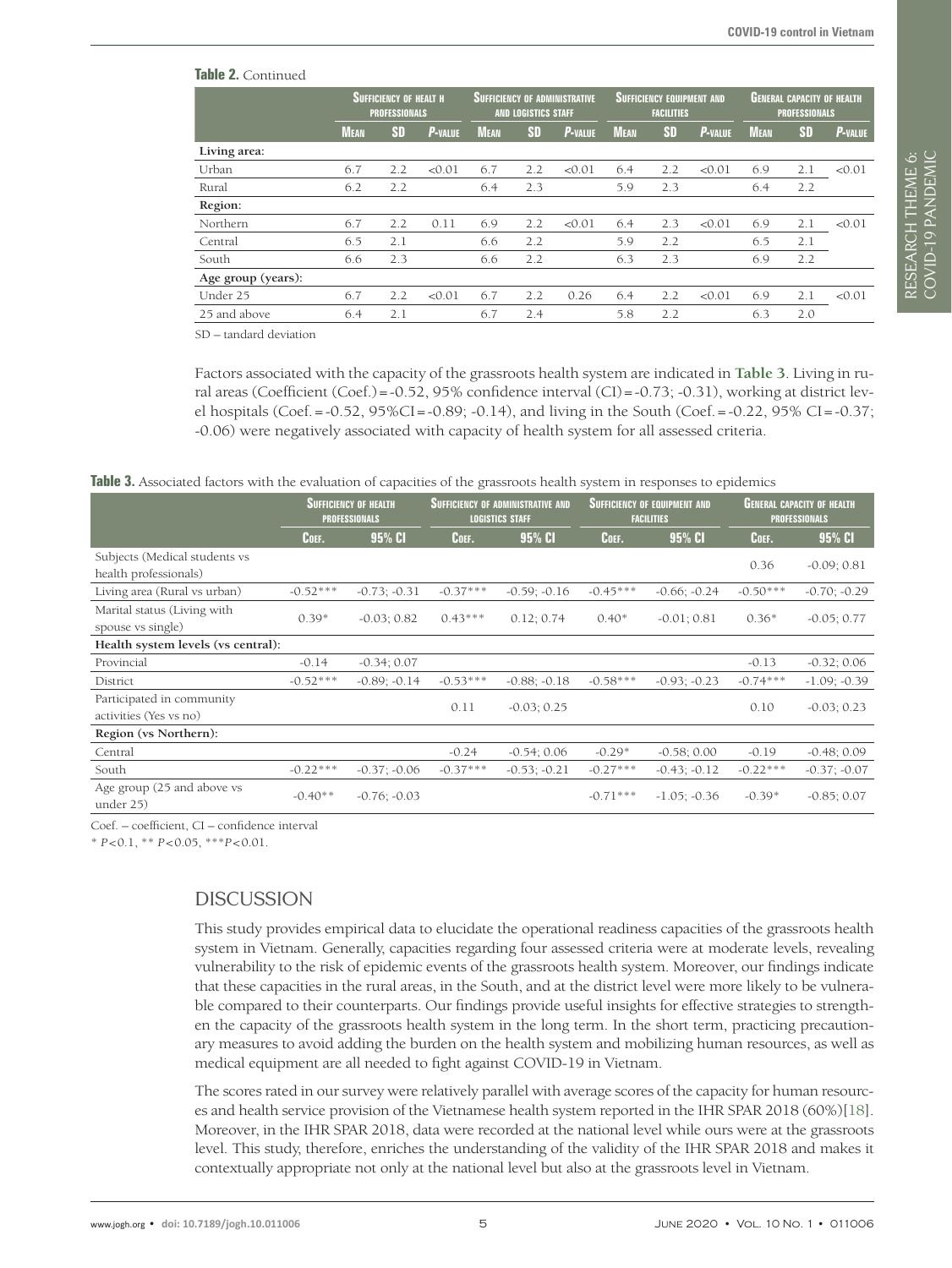Previous studies showed that the lower the IHR SPAR scores, the higher the risk of potential health emergencies, including COVID-19 [\[21,](#page-7-1)[22](#page-7-2)]. Given the moderate scores of operational readiness capacities, this study also indicates the necessity to strengthen emergency response capacity in the long term. As a lesson learned from prior natural disasters and epidemics, providing additional personnel with adequate competencies, proper knowledge and skills [\[23\]](#page-7-3), developing training programs in epidemic preparedness and management of mass casualty incidents [[24](#page-7-4),[25](#page-7-5)], and ensuring an adequate supply of medical equipment for frontlines [[26](#page-7-6),[27](#page-7-7)] are critical to minimize the risk of health emergencies. In the short term, these findings imply that additional precautionary measures are indispensable for relieving the burden on the grassroots health system. Of note, several simple but effective precautionary measures such as wearing masks, regardless of the presence or absence of symptoms of COVID-19, and washing hands with soap and water frequently have been applied in Vietnam since the early stage of COVID-19.

This study also provides the rationality of prompt and vigorous actions of the Vietnamese Government against COVID-19. Due to the insufficiency of equipment and facilities in addition to limited financial resources, it might not be feasible to implement mass community testing for the SARS-COV-2. In reality, recognizing the vulnerability of the health system, the Vietnamese Government has been responding rapidly to the COVID-19 pandemic since the very first infected case was confirmed on January 22, 2020 [\[28\]](#page-7-8). A combination of extensive approaches encompasses immediate quarantining infected people and their direct contacts, lockdown areas nearby their residential places, contact tracing, and keeping indirect connections under surveillance. Besides, temperature screening at arrival gates in the airports, at large buildings, and at shopping malls had been performed. School closures and cancellations of festivals, events, and other gathering activities have also been implemented. To minimize imported cases, Vietnam has also deployed rigorous border control measures, including visa entry halting, mandatory health declaration, and enforcement of 14-day quarantine for all incoming travelers to Vietnam [[19,](#page-6-13)[29](#page-7-9)]. When there were more than 200 confirmed cases, a 14-day social distancing requirement had been applied in the entire nation since April 1, 2020. Within the context of Vietnam, these strategies were considered necessary to support the endurance of the fragile health system.

Upon analysis, the operational readiness capacities of the health system in rural regions, in the South, and at the district level were more likely to be limited compared to their counterparts. The disparities among regions in Vietnam have been relatively similar to findings in China [\[27](#page-7-7)] and in Ethiopia [[30](#page-7-10)]. This finding suggests that decision-makers should consider a mechanism for managing limited-resources allocation and mobilization among regions as well as a strategy to engage communities in improving locally responsive health care [\[31](#page-7-11)]. At the time of writing this paper, the entire Vietnamese population regardless of their socio-economic status, including soldiers, businessmen, scholars, and students are currently support health care workers in the battle against COVID-19. There are many military buildings, university facilities, and dormitories that have been requisitioned as quarantine camps and many temporary hospitals have been rapidly built to support the insufficiency of health care facilities.

There are several implications drawn from this study. First, given moderate scores of operational readiness capacities, strategies to strengthen the capacity of the grassroots health system such as improve the quality and quantity of health care professionals, administrative and logistics staffs, developing training programs, and ensuring an adequate supply of medical equipment are needed in the long term. Second, in the short term, practicing precautionary measures, planning of rapid coordinated responses with community engagement, and mobilizing human resources and medical equipment to relieve the burden on the grassroots health system are necessary to control COVID-19 in Vietnam successfully.

The strength of this study is conducting on large sample size and coverage from the North to the South of Vietnam. This is considered as a condition to enhance the generalizability of study findings. However, this study also contains several limitations. First, we recruited respondents who were referred online rather than randomly selected from a nationally representative sample frame. In addition, the cross-sectional study design is unable to identify the cause-effect relationship between dependent variables and independent ones. Also, the use of self-administration questionnaires did not allowed researchers to explain unclear terms to respondents. Finally, self-reporting data may cause recall bias.

#### **CONCLUSIONS**

According to empirical data, this study reveals the vulnerability of the grassroots health system in Vietnam and provides the rationality of prompt and vigorous actions of the Vietnamese Government against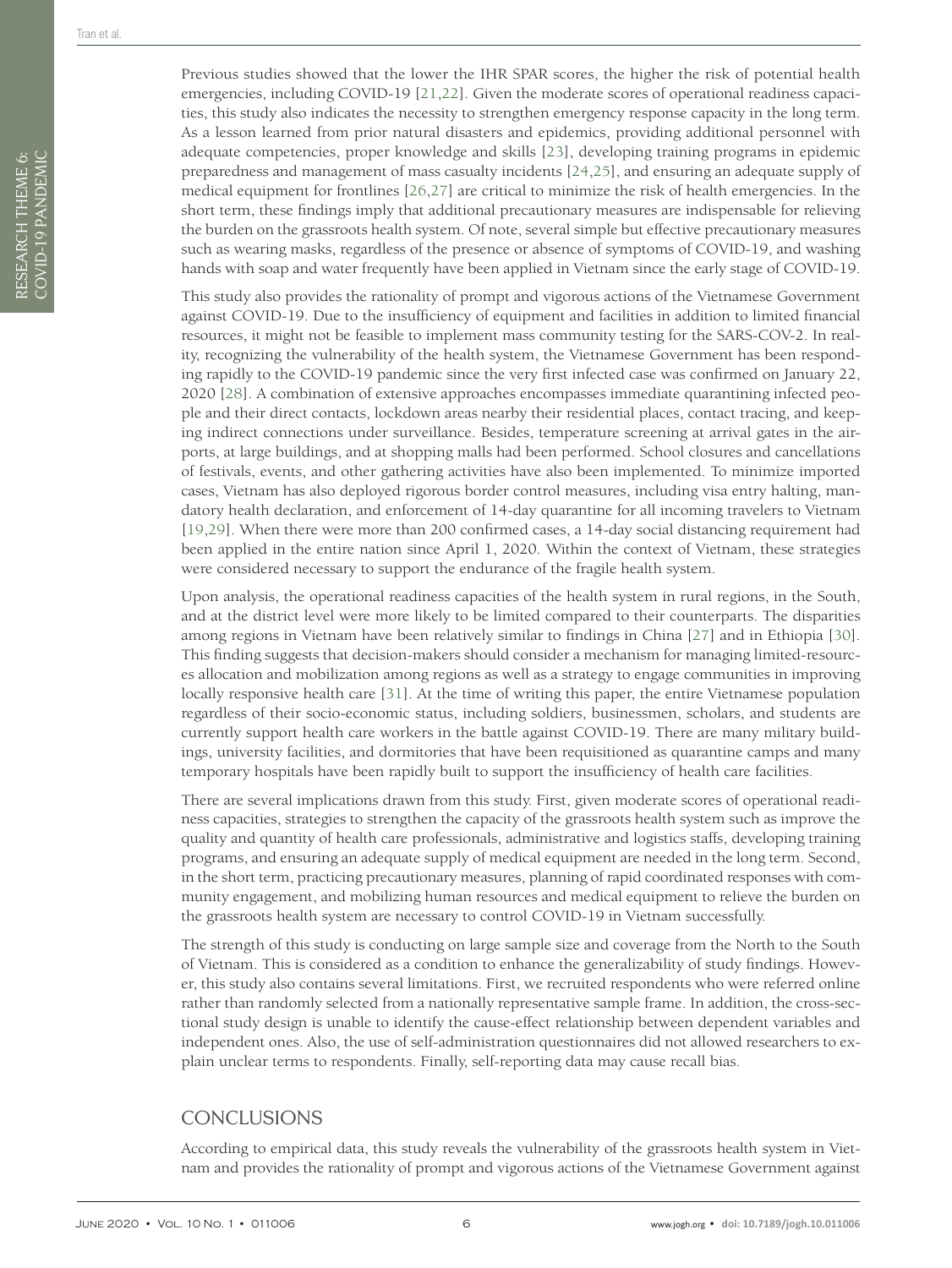COVID-19. Findings also offer useful insights for effective strategies to strengthen the grassroots health system in the long term. In the short term, practicing precautionary measures and mobilizing human resources, as well as medical equipment, are necessary for successful COVID-19 containment in Vietnam.

**Acknowledgments**: Research is supported by Vingroup Innovation Foundation (VINIF) in project code VINIF.2020. COVID-19.DA03.

**Funding**: Research is supported by Vingroup Innovation Foundation (VINIF) in project code VINIF.2020. COVID-19.DA03.

**Authorship contributions**: Conceptualization: BXT, MTH, HQP, HTL and RCMH; Data analysis: HQP and CLH; Methodology: BXT, MTH, HTL and RCMH; Supervision: CAL, HTL and RCMH; Writing – original draft: BXT, MTH and CLH; Writing – review and editing: BXT, CAL, CSHH.

**Competing interests**: The authors completed the ICMJE Unified Competing Interest form (available upon request from the corresponding author), and declare no conflicts of interest.

- <span id="page-6-0"></span>1 World Health Organization. Coronavirus disease (COVID-19) Pandemic. 2020. Available: https://www.who.int/emergencies/diseases/novel-coronavirus-2019. Accessed: 18 April 2020.
- <span id="page-6-1"></span>2 World Health Organization. Q&A on coronaviruses (COVID-19). 2020. Available: https://www.who.int/news-room/qa-detail/q-a-coronaviruses. Accessed: 18 April 2020.
- <span id="page-6-2"></span>3 World Health Organization. Pneumonia of unknown cause – China. 2020. Available: https://www.who.int/csr/don/05 january-2020-pneumonia-of-unkown-cause-china/en/. Accessed: 18 April 2020.
- <span id="page-6-3"></span>4 World Health Organization. WHO Timeline - COVID-19. 2020. Available: https://www.who.int/news-room/detail/08- 04-2020-who-timeline—covid-19. Accessed: 18 April 2020.
- <span id="page-6-4"></span>5 Wang C, Horby PW, Hayden FG, Gao GF. A novel coronavirus outbreak of global health concern. Lancet. 2020;395:470- 3. [doi:10.1016/S0140-6736\(20\)30185-9](https://doi.org/10.1016/S0140-6736(20)30185-9). [Medline:31986257](https://www.ncbi.nlm.nih.gov/entrez/query.fcgi?cmd=Retrieve&db=PubMed&list_uids=31986257&dopt=Abstract)
- 6 Ciotti M, Angeletti S, Minieri M, Giovannetti M, Benvenuto D, Pascarella S, et al. COVID-19 outbreak: An overview. Chemotherapy. 2020;1-9. Online before print[. Medline:32259829](https://www.ncbi.nlm.nih.gov/entrez/query.fcgi?cmd=Retrieve&db=PubMed&list_uids=32259829&dopt=Abstract) [doi:10.1159/000507423](https://doi.org/10.1159/000507423)
- 7 Torales J, O'Higgins M, Castaldelli-Maia JM, Ventriglio A. The outbreak of COVID-19 coronavirus and its impact on global mental health. Int J Soc Psychiatry. 2020;20764020915212. Online before print. . [Medline:32233719](https://www.ncbi.nlm.nih.gov/entrez/query.fcgi?cmd=Retrieve&db=PubMed&list_uids=32233719&dopt=Abstract) [doi:10.1177/0020764020915212](https://doi.org/10.1177/0020764020915212)
- 8 Tan BYQ, Chew NWS, Lee GKH, Jing M, Goh Y, Yeo LLL, et al. Psychological Impact of the COVID-19 Pandemic on Health Care Workers in Singapore. Ann Intern Med. 2020;M20-1083. Online before print. [Medline:32251513](https://www.ncbi.nlm.nih.gov/entrez/query.fcgi?cmd=Retrieve&db=PubMed&list_uids=32251513&dopt=Abstract) [doi:10.7326/M20-1083](https://doi.org/10.7326/M20-1083)
- <span id="page-6-5"></span>9 World Health Organization. Coronavirus (COVID-19). 2020. Available: https://covid19.who.int/. Accessed: 18 April 2020.
- <span id="page-6-6"></span>10 Wang C, Pan R, Wan X, Tan Y, Xu L, Ho CS, et al. Immediate psychological responses and associated factors during the initial stage of the 2019 Coronavirus Disease (COVID-19) Epidemic among the general population in China. Int J Environ Res Public Health. 2020;17:1729[. Medline:32155789](https://www.ncbi.nlm.nih.gov/entrez/query.fcgi?cmd=Retrieve&db=PubMed&list_uids=32155789&dopt=Abstract) [doi:10.3390/ijerph17051729](https://doi.org/10.3390/ijerph17051729)
- <span id="page-6-7"></span>11 Wang C, Pan R, Wan X, Tan Y, Xu L, McIntyre RS, et al. A longitudinal study on the mental health of general population during the COVID-19 Epidemic in China. Brain Behav Immun. 2020. Epub ahead of print. [Medline:32298802](https://www.ncbi.nlm.nih.gov/entrez/query.fcgi?cmd=Retrieve&db=PubMed&list_uids=32298802&dopt=Abstract) [doi:10.1016/j.bbi.2020.04.028](https://doi.org/10.1016/j.bbi.2020.04.028)
- <span id="page-6-8"></span>12 Nicolás ES. Coronavirus: EU ministers urge members to share supplies. 2020. Available: https://euobserver.com/social/147659. Accessed: 18 April 2020.
- 13 Anderson M, McKee M, Mossialos E. Covid-19 exposes weaknesses in European response to outbreaks. BMJ. 2020;368:m1075. [Medline:32188590](https://www.ncbi.nlm.nih.gov/entrez/query.fcgi?cmd=Retrieve&db=PubMed&list_uids=32188590&dopt=Abstract) [doi:10.1136/bmj.m1075](https://doi.org/10.1136/bmj.m1075)
- <span id="page-6-9"></span>14 Scott D. Coronavirus is exposing all of the weaknesses in the US health system. 2020. Available: https://www.vox.com/ policy-and-politics/2020/3/16/21173766/coronavirus-covid-19-us-cases-health-care-system. Accessed: 14 April 2020.
- <span id="page-6-10"></span>15 Emanuel EJ, Persad G, Upshur R, Thome B, Parker M, Glickman A, et al. Fair allocation of scarce medical resources in the time of Covid-19. N Engl J Med. 2020. Epub ahead of print[. Medline:32202722](https://www.ncbi.nlm.nih.gov/entrez/query.fcgi?cmd=Retrieve&db=PubMed&list_uids=32202722&dopt=Abstract) [doi:10.1056/NEJMsb2005114](https://doi.org/10.1056/NEJMsb2005114)
- 16 Paterlini M. On the front lines of coronavirus: the Italian response to covid-19. BMJ. 2020;368:m1065[. Medline:32179517](https://www.ncbi.nlm.nih.gov/entrez/query.fcgi?cmd=Retrieve&db=PubMed&list_uids=32179517&dopt=Abstract) [doi:10.1136/bmj.m1065](https://doi.org/10.1136/bmj.m1065)
- <span id="page-6-11"></span>17 Ranney ML, Griffeth V, Jha AK. Critical supply shortages - The need for ventilators and Personal Protective Equipment during the Covid-19 Pandemic. N Engl J Med. 2020;382:e41. [Medline:32212516](https://www.ncbi.nlm.nih.gov/entrez/query.fcgi?cmd=Retrieve&db=PubMed&list_uids=32212516&dopt=Abstract) [doi:10.1056/NEJMp2006141](https://doi.org/10.1056/NEJMp2006141)
- <span id="page-6-12"></span>18 World Health Organization. IHR States Parties Self-Assessment Annual Reporting (SPAR). 2020. Available: https://extranet.who.int/sph/spar/spar/360. Accessed: 18 April 2020.
- <span id="page-6-13"></span>19 Nguyen THD, Vu DC. Summary of the COVID-19 outbreak in Vietnam - Lessons and suggestions. Travel Med Infect Dis. 2020;101651. Online before print[. Medline:32247928](https://www.ncbi.nlm.nih.gov/entrez/query.fcgi?cmd=Retrieve&db=PubMed&list_uids=32247928&dopt=Abstract) [doi:10.1016/j.tmaid.2020.101651](https://doi.org/10.1016/j.tmaid.2020.101651)